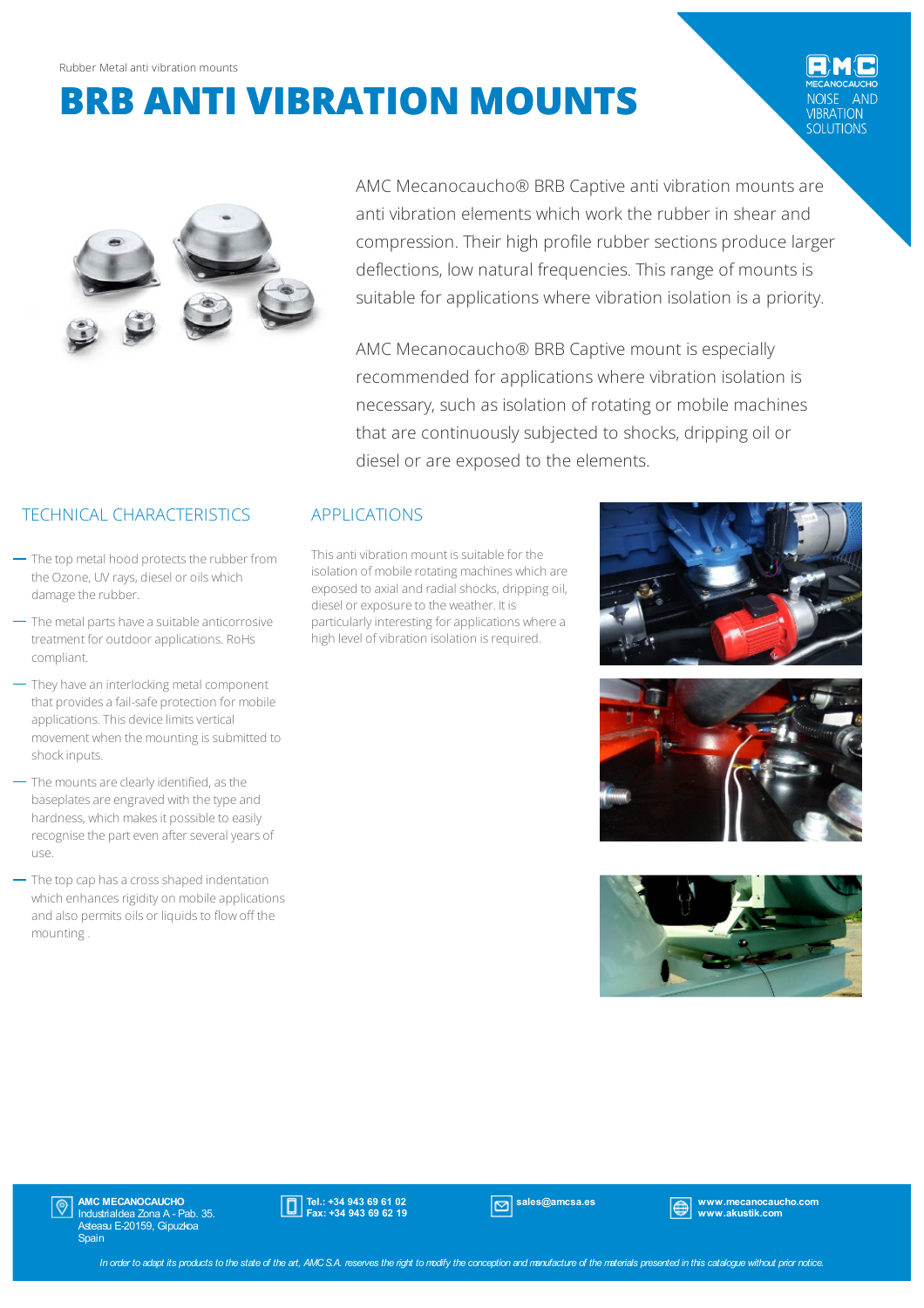#### DRAWINGS



#### DIMENSIONS

| <b>Type</b>   | Tightening torque<br>MAX (Nm) | $\mathbf{A}$<br>(mm) | B<br>(mm) | $\mathsf{C}$<br>(mm) | E.<br>(mm) | F.<br>(m <sub>m</sub> ) | G<br>(mm)      | Weight<br>(gr) | D <sub>1</sub><br>(Min.) | $D2$ (Max.) | <b>Shore</b> | Load<br>(kg)                                                                 | Code   |
|---------------|-------------------------------|----------------------|-----------|----------------------|------------|-------------------------|----------------|----------------|--------------------------|-------------|--------------|------------------------------------------------------------------------------|--------|
|               |                               |                      |           |                      |            |                         |                |                |                          |             | 40 Sh        | 12                                                                           | 135137 |
| <b>BRB 45</b> | 16                            | 50                   | 32        | $M-8$                | 85         | 6,5                     | $\overline{2}$ | 131            | 61                       | 70          | 50 Sh        | 18                                                                           | 135138 |
|               |                               |                      |           |                      |            |                         |                |                |                          |             | 60 Sh        | 25<br>20<br>40<br>60<br>80<br>30<br>45<br>65<br>75<br>50<br>75<br>120<br>140 | 135139 |
|               |                               |                      |           |                      |            |                         |                |                |                          |             | 40 Sh        |                                                                              | 135451 |
|               | 16                            | 50                   | 25        | $M-8$                | 85         | 6,5                     | $\overline{2}$ | 117            | 61                       | 70          | 50 Sh        |                                                                              | 135453 |
| <b>BRB 50</b> |                               |                      |           |                      |            |                         |                |                |                          |             | 60 Sh        |                                                                              | 135455 |
|               |                               |                      |           |                      |            |                         |                |                |                          |             | 70 Sh        |                                                                              | 135457 |
|               |                               |                      |           |                      |            |                         |                |                |                          |             | 40 Sh        |                                                                              | 135101 |
| <b>BRB 60</b> | 32                            | 64                   | 35        | $M-10$               | 110        | 9                       | 2,5            | 225            | 76,5                     | 90,5        | 50 Sh        |                                                                              | 135405 |
|               |                               |                      |           |                      |            |                         |                |                |                          |             | 60 Sh        |                                                                              | 135103 |
|               |                               |                      |           |                      |            |                         |                |                |                          |             | 70 Sh        |                                                                              | 135104 |
|               |                               |                      |           |                      |            |                         |                |                |                          |             | 40 Sh        |                                                                              | 135421 |
| BRB 65 M10    |                               |                      | 35        | $M-10$               | 110        | 9                       |                | 243            |                          | 90,5        | 50 Sh        |                                                                              | 135422 |
|               | 32                            | 64                   |           |                      |            |                         | 2,5            |                | 76,5                     |             | 60 Sh        |                                                                              | 135423 |
|               |                               |                      |           |                      |            |                         |                |                |                          |             | 70 Sh        |                                                                              | 135424 |

Tel.: +34 943 69 61 02 Fax: +34 943 69 62 19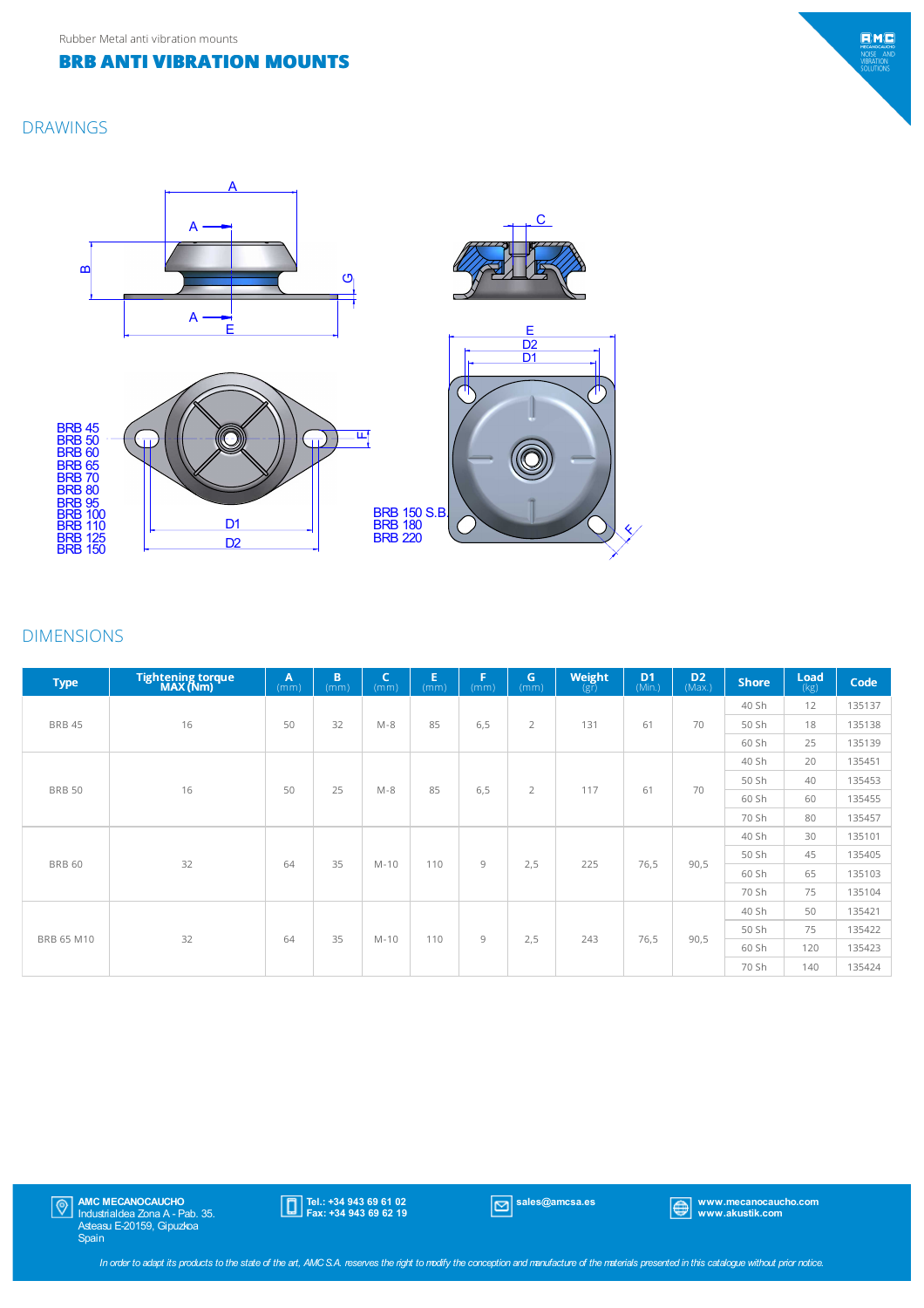#### DRAWINGS



#### DIMENSIONS

| <b>Type</b>   | Tightening torque<br>MAX (Nm) | A<br>(mm) | B<br>(mm) | $\mathsf{C}$<br>(mm) | E.<br>(mm) | F<br>(mm) | G<br>(mm) | Weight<br>$(g\bar{r})$ | D <sub>1</sub><br>(Min.) | $D2$ (Max.) | <b>Shore</b> | Load<br>(kg)                                                                        | Code   |
|---------------|-------------------------------|-----------|-----------|----------------------|------------|-----------|-----------|------------------------|--------------------------|-------------|--------------|-------------------------------------------------------------------------------------|--------|
|               |                               | 64        |           |                      | 110        | 9         |           |                        |                          |             | 40 Sh        | 50                                                                                  | 135431 |
|               | 55                            |           | 35        |                      |            |           |           |                        |                          |             | 50 Sh        | 75                                                                                  | 135432 |
| BRB 65 M12    |                               |           |           | $M - 12$             |            |           | 2,5       | 243                    | 76,5                     | 90,5        | 60 Sh        | 120                                                                                 | 135433 |
|               |                               |           |           |                      |            |           |           |                        |                          |             | 70 Sh        | 140<br>50<br>75<br>120<br>140<br>80<br>130<br>175<br>235<br>80<br>130<br>175<br>235 | 135434 |
|               |                               |           |           |                      |            |           |           |                        |                          |             | 40 Sh        |                                                                                     | 135251 |
| <b>BRB 70</b> | 55                            | 64        | 35        | $M - 12$             | 120        | 11        | 3         | 253                    | 100                      | 100         | 50 Sh        |                                                                                     | 135252 |
|               |                               |           |           |                      |            |           |           |                        |                          |             | 60 Sh        |                                                                                     | 135253 |
|               |                               |           |           |                      |            |           |           |                        |                          |             | 70 Sh        |                                                                                     | 135254 |
|               |                               | 83        | 35        | $M-10$               | 135        | 11        | 3         | 398                    |                          |             | 40 Sh        |                                                                                     | 135231 |
| BRB 80 M10    | 32                            |           |           |                      |            |           |           |                        | 108                      | 112         | 50 Sh        |                                                                                     | 135232 |
|               |                               |           |           |                      |            |           |           |                        |                          |             | 60 Sh        |                                                                                     | 135233 |
|               |                               |           |           |                      |            |           |           |                        |                          |             | 70 Sh        |                                                                                     | 135234 |
|               |                               |           |           |                      |            |           |           |                        |                          |             | 40 Sh        |                                                                                     | 135275 |
| BRB 80 M12    | 55                            | 83        | 35        | $M - 12$             | 135        | 11        | 3         | 398                    | 108                      | 112         | 50 Sh        |                                                                                     | 135276 |
|               |                               |           |           |                      |            |           |           |                        |                          |             | 60 Sh        |                                                                                     | 135277 |
|               |                               |           |           |                      |            |           |           |                        |                          |             | 70 Sh        |                                                                                     | 135278 |

Tel.: +34 943 69 61 02 Fax: +34 943 69 62 19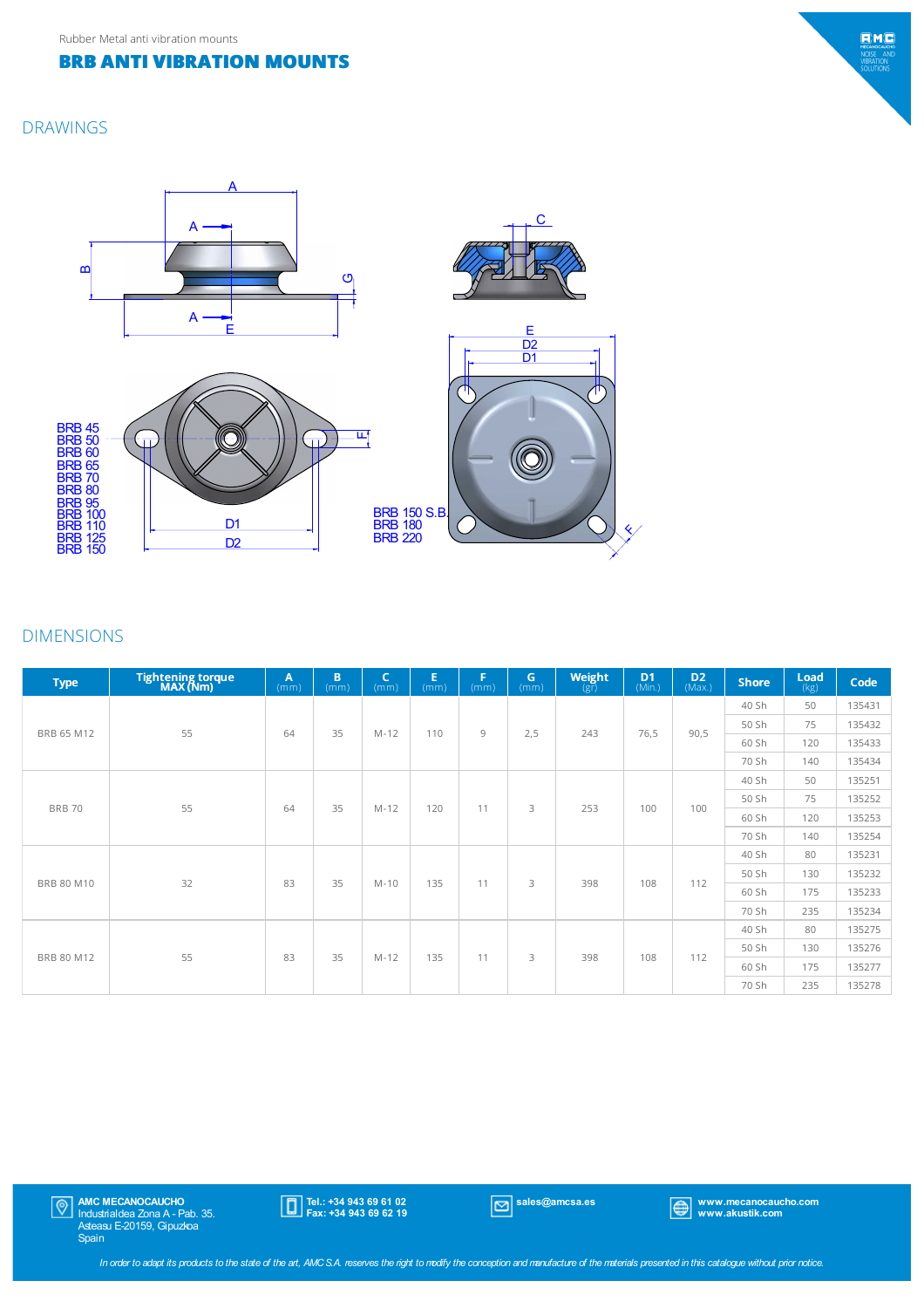#### DRAWINGS



#### DIMENSIONS

| <b>Type</b> | Tightening torque<br>MAX (Nm) | $\mathbf{A}$<br>(mm) | B<br>(mm) | C<br>(mm) | E<br>(mm) | F<br>(mm) | G<br>(mm) | Weight<br>$(g\bar{r})$ | D <sub>1</sub><br>(Min.) | $D2$ (Max.) | <b>Shore</b> | $\frac{\text{Load}}{\text{(kg)}}$                                                       | Code   |
|-------------|-------------------------------|----------------------|-----------|-----------|-----------|-----------|-----------|------------------------|--------------------------|-------------|--------------|-----------------------------------------------------------------------------------------|--------|
|             |                               |                      |           |           |           |           |           |                        |                          |             | 40 Sh        | 150                                                                                     | 135771 |
| BRB 95 M10  | 32                            | 92                   | 39        | $M-10$    | 150       | 10        | 3         | 657                    | 122                      | 126,6       | 50 Sh        | 260                                                                                     | 135772 |
|             |                               |                      |           |           |           |           |           |                        |                          |             | 60 Sh        | 330                                                                                     | 135773 |
|             |                               |                      |           |           |           |           |           |                        |                          |             | 70 Sh        | 390<br>150<br>260<br>330<br>390<br>200<br>305<br>420<br>450<br>200<br>305<br>420<br>450 | 135774 |
|             |                               |                      |           |           |           |           |           | 657                    |                          | 126,6       | 40 Sh        |                                                                                         | 135761 |
| BRB 95 M12  | 55                            | 92                   | 39        | $M-12$    | 150       | 10        | 3         |                        | 122                      |             | 50 Sh        |                                                                                         | 135762 |
|             |                               |                      |           |           |           |           |           |                        |                          |             | 60 Sh        |                                                                                         | 135763 |
|             |                               |                      |           |           |           |           |           |                        |                          |             | 70 Sh        |                                                                                         | 135764 |
|             |                               |                      |           |           |           |           |           |                        |                          |             | 40 Sh        |                                                                                         | 135241 |
| BRB 110 M12 | 55                            | 106                  | 41        | $M-12$    | 175       | 13        | 3         | 857                    | 137                      | 149         | 50 Sh        | 60 Sh<br>70 Sh<br>40 Sh                                                                 | 135242 |
|             |                               |                      |           |           |           |           |           |                        |                          |             |              |                                                                                         | 135243 |
|             |                               |                      |           |           |           |           |           |                        |                          |             |              |                                                                                         | 135244 |
|             |                               |                      |           |           |           | 13        |           |                        |                          |             |              |                                                                                         | 135331 |
| BRB 110 M16 |                               | 106                  | 41        | M-16      | 175       |           | 3         | 857                    | 137                      | 149         | 50 Sh        |                                                                                         | 135332 |
|             | 125                           |                      |           |           |           |           |           |                        |                          |             | 60 Sh        |                                                                                         | 135333 |
|             |                               |                      |           |           |           |           |           |                        |                          |             | 70 Sh        |                                                                                         | 135334 |

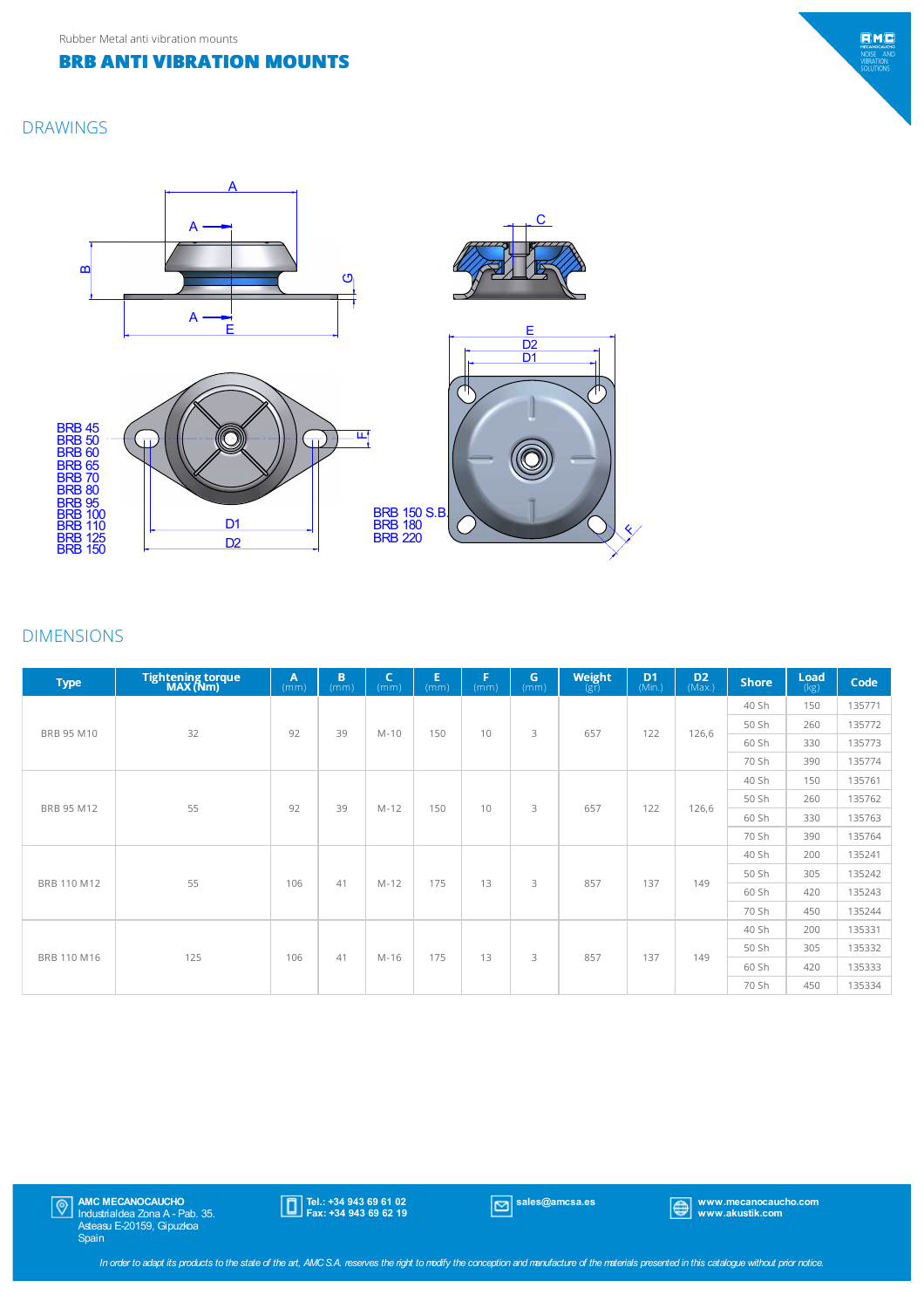#### DRAWINGS



### DIMENSIONS

| <b>Type</b>    | Tightening torque<br>MAX (Nm) | A<br>(mm) | B<br>(mm) | C<br>(mm) | Е<br>(mm) | F<br>(mm) | G.<br>(mm)     | Weight<br>$(g\bar{r})$ | D <sub>1</sub><br>(Min.) | $D2$ (Max.) | <b>Shore</b> | <b>Load</b><br>(kg)                                                                          | Code   |
|----------------|-------------------------------|-----------|-----------|-----------|-----------|-----------|----------------|------------------------|--------------------------|-------------|--------------|----------------------------------------------------------------------------------------------|--------|
|                |                               |           |           |           |           |           |                |                        |                          |             | 40 Sh        | 350                                                                                          | 135618 |
| <b>BRB 125</b> | 125                           | 123       | 48        | $M-16$    | 190       | 14        | $\overline{4}$ | 1170                   | 154                      | 162         | 50 Sh        | 500                                                                                          | 135620 |
|                |                               |           |           |           |           |           |                |                        |                          |             | 60 Sh        | 700                                                                                          | 135622 |
|                |                               |           |           |           |           |           |                |                        |                          |             | 70 Sh        | 900<br>450<br>570<br>800<br>1000<br>450<br>570<br>800<br>1000<br>875<br>1200<br>1700<br>2400 | 135624 |
|                |                               |           |           |           |           |           |                | 2030                   |                          | 132         | 40 Sh        |                                                                                              | 135205 |
| BRB 150 S.B.   | 125                           | 156       | 53,5      | $M-16$    | 164       | 14,5      | $\overline{4}$ |                        | 125                      |             | 50 Sh        |                                                                                              | 135206 |
|                |                               |           |           |           |           |           |                |                        |                          |             | 60 Sh        |                                                                                              | 135207 |
|                |                               |           |           |           |           |           |                |                        |                          |             | 70 Sh        |                                                                                              | 135208 |
|                |                               |           |           |           |           |           |                |                        |                          |             | 40 Sh        |                                                                                              | 135161 |
| <b>BRB 150</b> | 125                           | 156       | 53,5      | $M-16$    | 218       | 14,5      | $\overline{4}$ | 1840                   | 176                      | 188         | 50 Sh        |                                                                                              | 135162 |
|                |                               |           |           |           |           |           |                |                        |                          |             | 60 Sh        |                                                                                              | 135163 |
|                |                               |           |           |           |           |           |                |                        |                          |             | 70 Sh        |                                                                                              | 135164 |
|                |                               |           |           |           |           |           |                |                        | 146                      |             | 40 Sh        |                                                                                              | 135391 |
| <b>BRB 180</b> | 190                           | 186       | 84        | $M-20$    | 181       | 14        | 5              | 3800                   |                          | 150         | 50 Sh        |                                                                                              | 135392 |
|                |                               |           |           |           |           |           |                |                        |                          |             | 60 Sh        |                                                                                              | 135393 |
|                |                               |           |           |           |           |           |                |                        |                          |             | 70 Sh        |                                                                                              | 135394 |

AMC MECANOCAUCHO Industrialdea Zona A - Pab. 35. Asteasu E-20159, Gipuzkoa Spain

Tel.: +34 943 69 61 02 Fax: +34 943 69 62 19

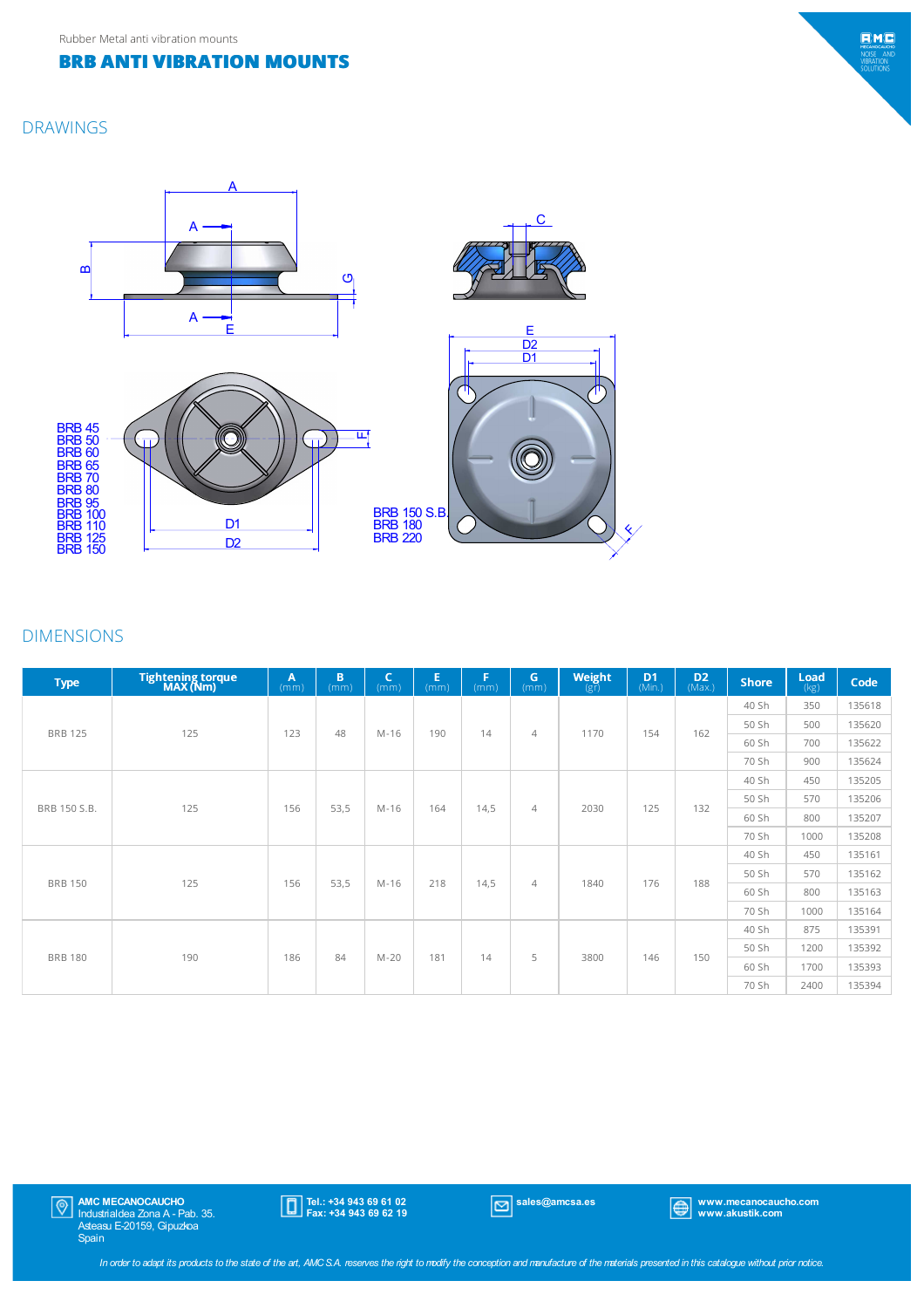### DRAWINGS



#### DIMENSIONS

| <b>Type</b>    | Tightening torque<br>MAX (Nm) | А<br>(mm) | B<br>(mm) | (mm)   | Е<br>(mm) | (mm) | (mm) | <b>Weight</b> | D <sub>1</sub><br>(Min.) | D <sub>2</sub><br>(Max) | <b>Shore</b> | Load<br>(kg) | Code   |
|----------------|-------------------------------|-----------|-----------|--------|-----------|------|------|---------------|--------------------------|-------------------------|--------------|--------------|--------|
| <b>BRB 220</b> |                               | 230       | 105       | $M-24$ | 220       | 19   | h    | 7453          | 180                      | 180                     | 40 Sh        | 1600         | 135201 |
|                |                               |           |           |        |           |      |      |               |                          |                         | 50 Sh        | 2400         | 135200 |
|                | 285                           |           |           |        |           |      |      |               |                          |                         | 60 Sh        | 3400         | 135202 |
|                |                               |           |           |        |           |      |      |               |                          |                         | 70 Sh        | 4200         | 135203 |



Tel.: +34 943 69 61 02 Fax: +34 943 69 62 19

sales@amcsa.es www.mecanocaucho.com www.akustik.com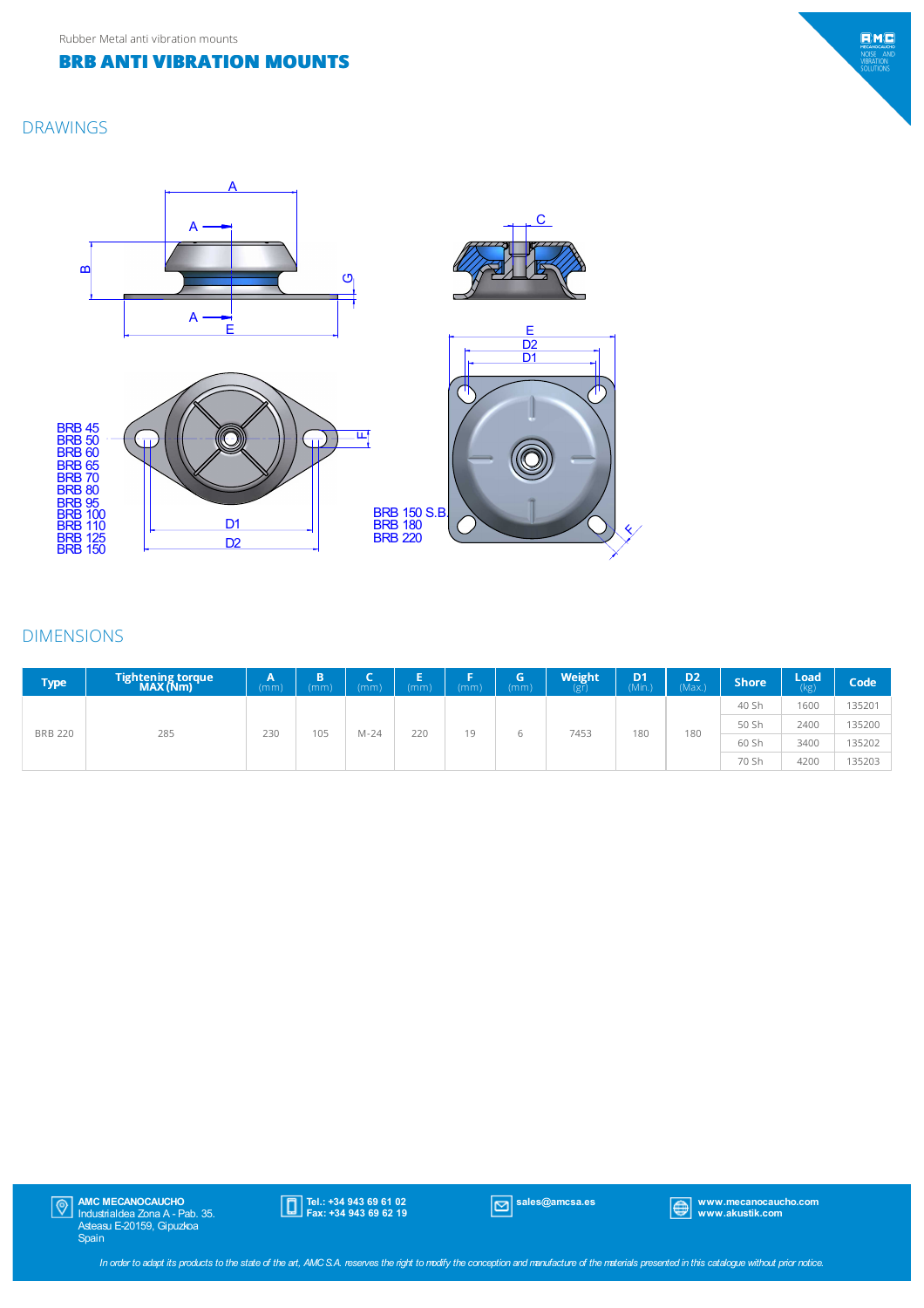





AMC MECANOCAUCHO Industrialdea Zona A - Pab. 35. Asteasu E-20159, Gipuzkoa Spain  $|\mathbb{Q}|$ 

25 30

Natural Frequency(Hz) 5 6 7 8 9 10 11 12 14 16 18 20

Tel.: +34 943 69 61 02 Fax: +34 943 69 62 19

Rev. 1

sales@amcsa.es www.mecanocaucho.com www.akustik.com